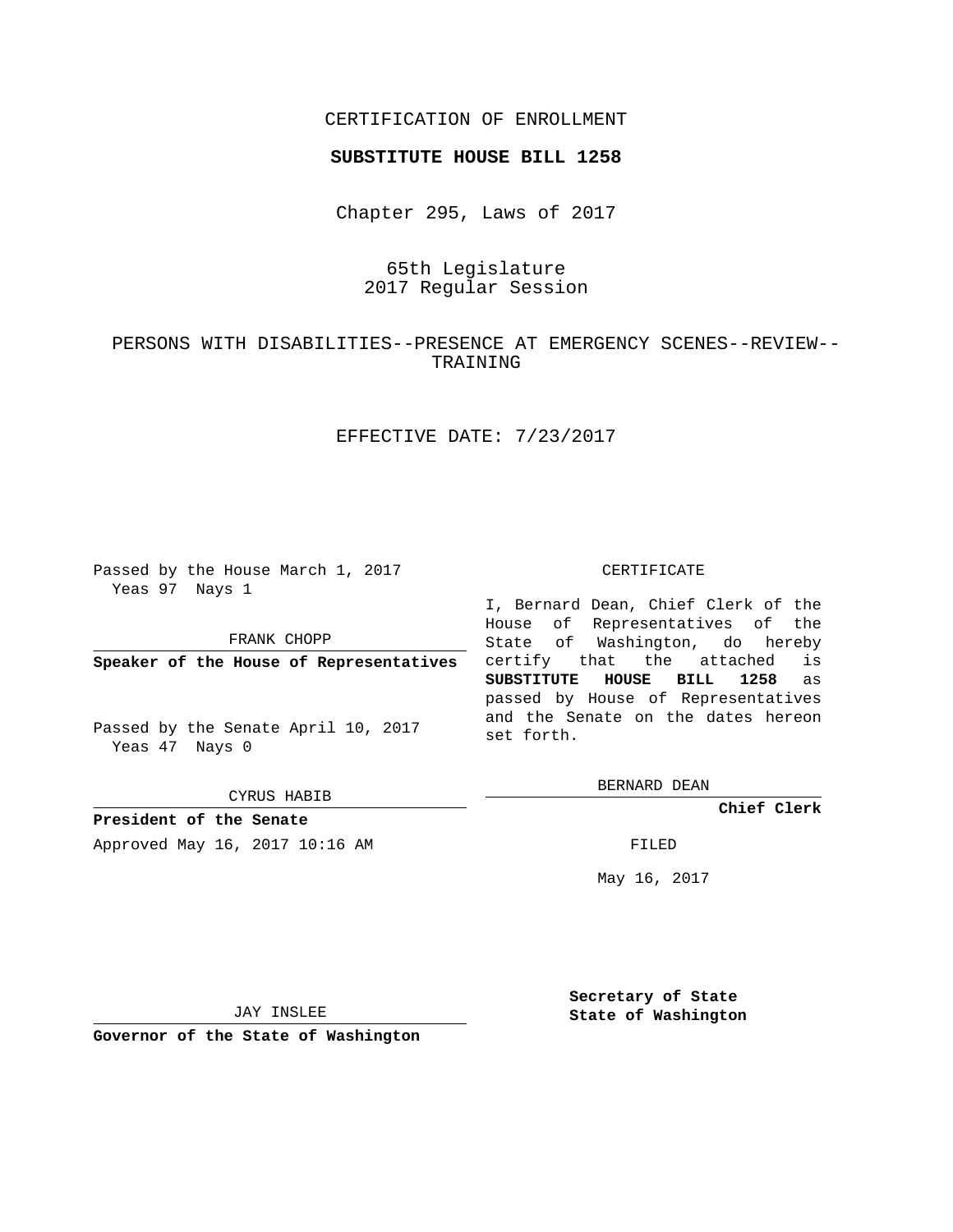## **SUBSTITUTE HOUSE BILL 1258**

Passed Legislature - 2017 Regular Session

## **State of Washington 65th Legislature 2017 Regular Session**

**By** House Judiciary (originally sponsored by Representatives McCabe, Orwall, Johnson, Cody, Dent, Kirby, Griffey, Van Werven, Caldier, Dye, Gregerson, Wylie, Jinkins, Haler, McBride, and Muri)

READ FIRST TIME 02/06/17.

 AN ACT Relating to persons with a disability present at the scene of an accident; adding a new section to chapter 43.70 RCW; adding a new section to chapter 38.52 RCW; and creating a new section.

BE IT ENACTED BY THE LEGISLATURE OF THE STATE OF WASHINGTON:

 NEW SECTION. **Sec. 1.** This act may be known and cited as the Travis alert act.

 NEW SECTION. **Sec. 2.** A new section is added to chapter 43.70 8 RCW to read as follows:

 (1) Subject to the availability of amounts appropriated for this specific purpose, the department, in collaboration with the department of social and health services, the state fire marshal's office, the superintendent of public instruction, and the Washington state council of firefighters, must review existing local training programs and training programs being used in other states and design a statewide training program that will familiarize fire department and emergency medical service personnel with the techniques, procedures, and protocols for best handling situations in which persons with disabilities are present at the scene of an emergency in order to maximize the safety of persons with disabilities, minimize the likelihood of injury to persons with disabilities, and promote

p. 1 SHB 1258.SL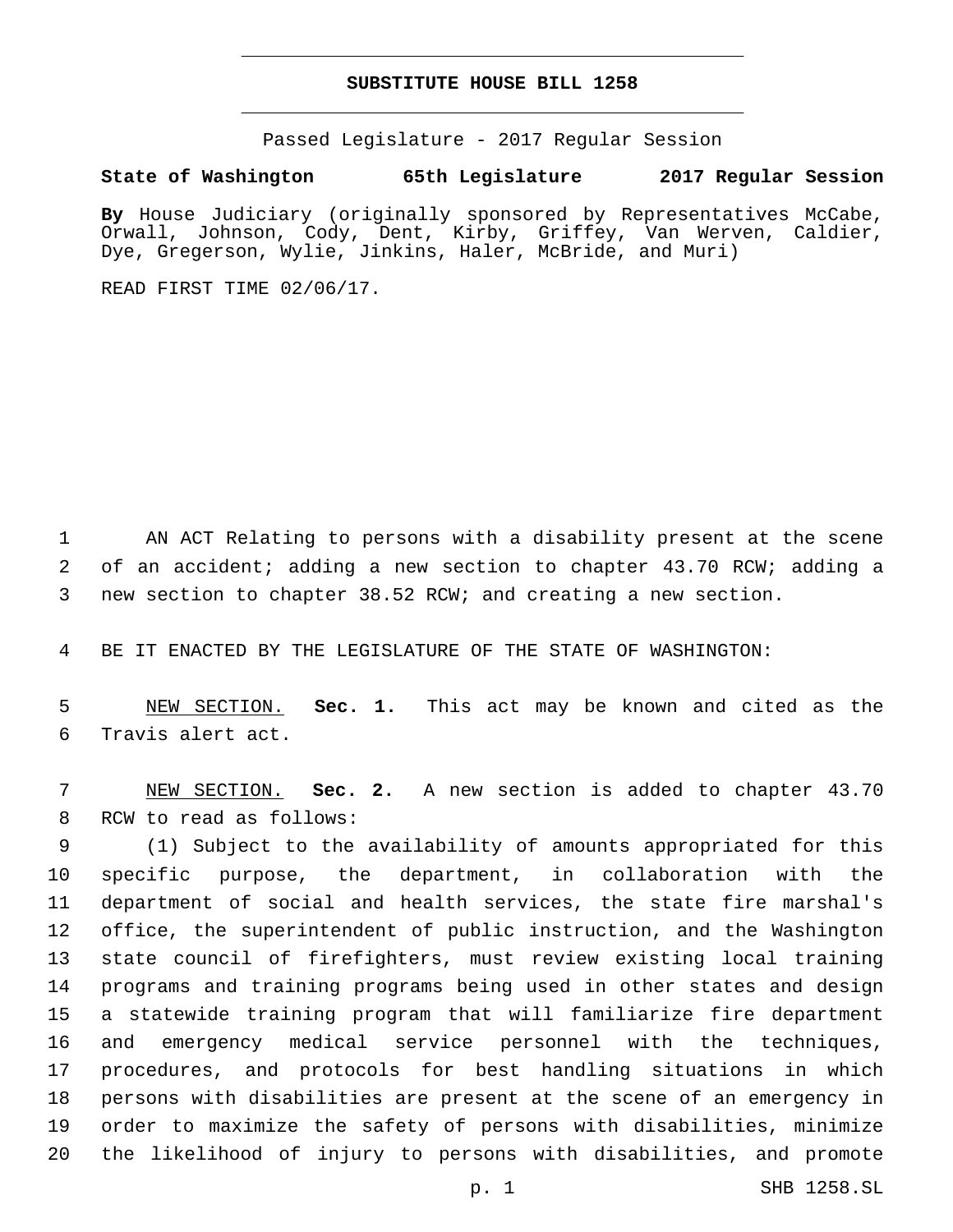the safety of all persons present. The program must include a checklist of disabilities, symptoms of such disabilities, and things to do and not to do relevant to a particular disability so fire department and emergency medical services personnel can easily and quickly determine the specific scenario into which they are entering. The department must make the training program available on the department's web site for use by all fire departments and emergency medical service agencies in the state. The department must include on its web site a list of public and private nonprofit disability- related agencies and organizations and the contact information of each agency and organization. Fire departments and emergency medical service agencies must ensure their employees are adequately trained in and familiarized with techniques, procedures, and protocols for best handling situations in which persons with particular disabilities are present at the scene of an emergency.

 (2) Subject to the availability of amounts appropriated for this specific purpose, the criminal justice training commission, in consultation with the Washington state patrol and other stakeholders, must examine existing training programs and curricula related to law enforcement officers responding to an emergency where a person with a disability may be present, to ensure that those programs and 22 curricula are consistent with best practices.

23 (3) For purposes of this section:

 (a) Both "accident" and "emergency" mean an unforeseen combination of circumstances or a resulting situation that results in a need for assistance or relief and calls for immediate action; and

 (b) "Persons with disabilities" means individuals who have been diagnosed medically to have a physical, mental, emotional, intellectual, behavioral, developmental, or sensory disability.

 NEW SECTION. **Sec. 3.** A new section is added to chapter 38.52 31 RCW to read as follows:

 (1) Subject to the availability of amounts appropriated for this specific purpose, the director, through the state enhanced 911 coordinator, and in collaboration with the department of health, the department of social and health services, the Washington state patrol, the Washington association of sheriffs and police chiefs, the Washington council of police and sheriffs, the state fire marshal's office, a representative of a first responder organization with experience in addressing the needs of a person with a disability, and

p. 2 SHB 1258.SL